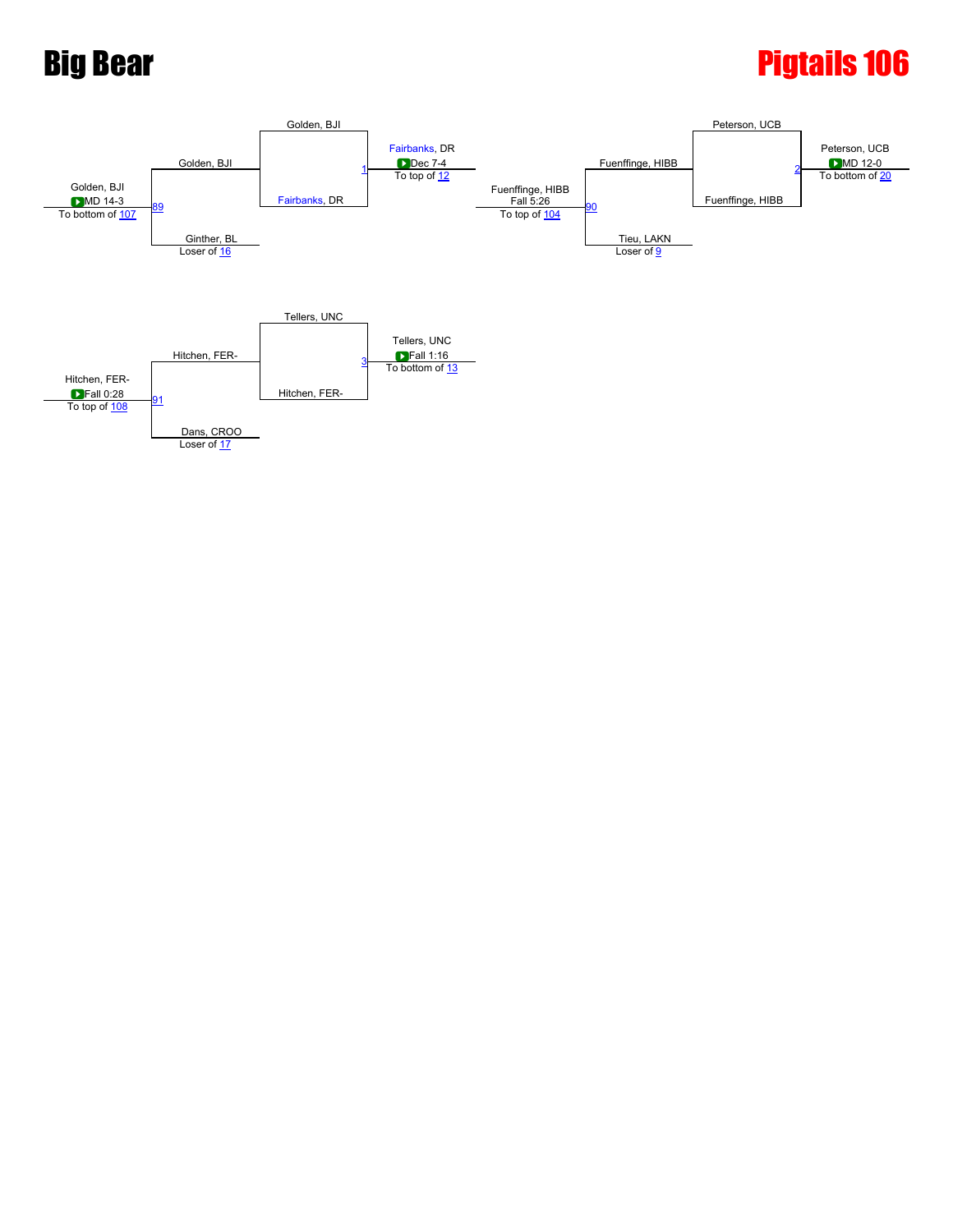



Juelson, BCLB

 $\frac{27}{502}$  $\frac{27}{502}$  $\frac{27}{502}$  MD 14-4  $\frac{270}{100}$  Juelson, BCLB  $\frac{226}{226}$  $\frac{226}{226}$  $\frac{226}{226}$  Fall 2:32 [Gifferson,](javascript:viewProfile(152948009)) HUTC  $\frac{95}{25}$  $\frac{95}{25}$  $\frac{95}{25}$ 

Fall 2:32

[Miller](javascript:viewProfile(605289009)), SM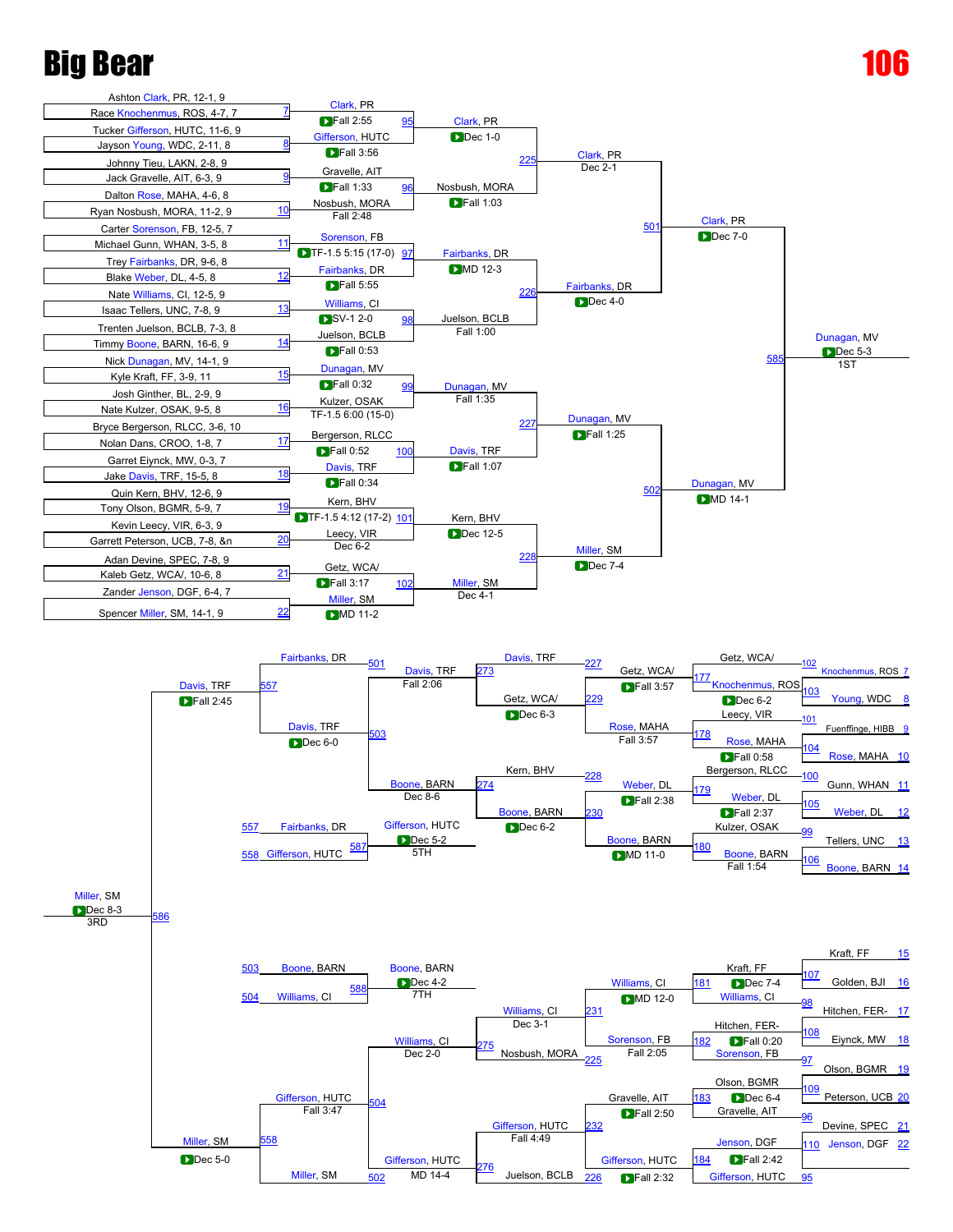

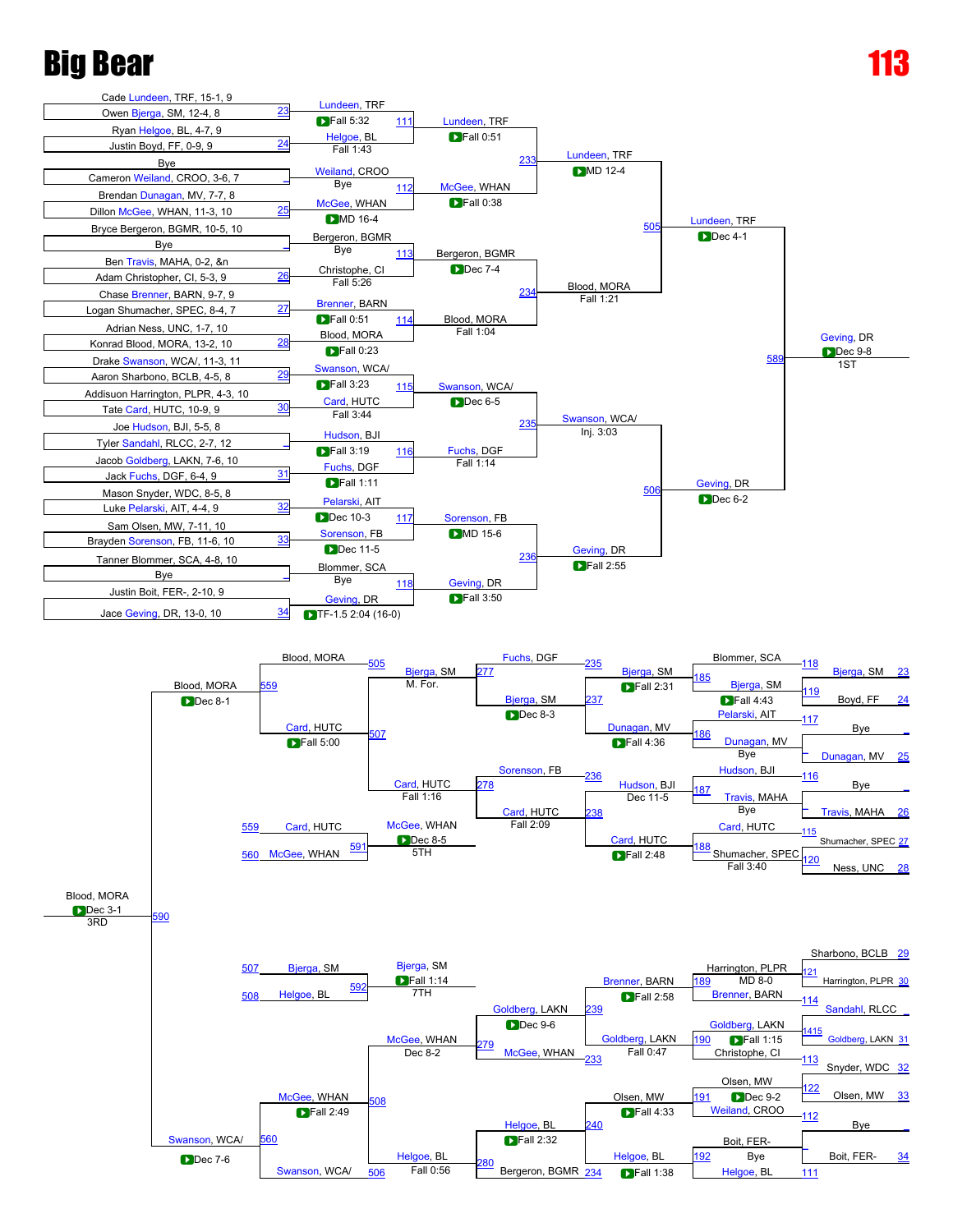

Mateski, HUTC

[562](javascript:openBoutSheet(58,)

Mateski, HUTC

[Sok,](javascript:viewProfile(2095823009)) SCA

[Johnson](javascript:viewProfile(2112949009)), TRF

 $\blacksquare$  Fall 2:24

[138](javascript:openBoutSheet(32,)

Staples, BCLB

 $\blacksquare$  Fall 2:40

 $\frac{510}{510}$  $\frac{510}{510}$  $\frac{510}{510}$  Dec 5-4 Stetz, BARN  $\frac{242}{242}$  $\frac{242}{242}$  $\frac{242}{242}$  Fall 2:40 Staples, BCLB [123](javascript:openBoutSheet(17,)

D Dec 3-2 **D** Sok, SCA **D** Sok, SCA **D** Staples, BCLB 200 **D** Fall 2:24 **[Johnson](javascript:viewProfile(2112949009))**, TRF [50](javascript:openBoutSheet(16,)

[Stetz](javascript:viewProfile(104333009)), BARN

[284](javascript:openBoutSheet(52,)

Dec 3-2 **Dec 3-2** Sok, SCA <sub>200</sub> Staples, BCLB 200 Fa

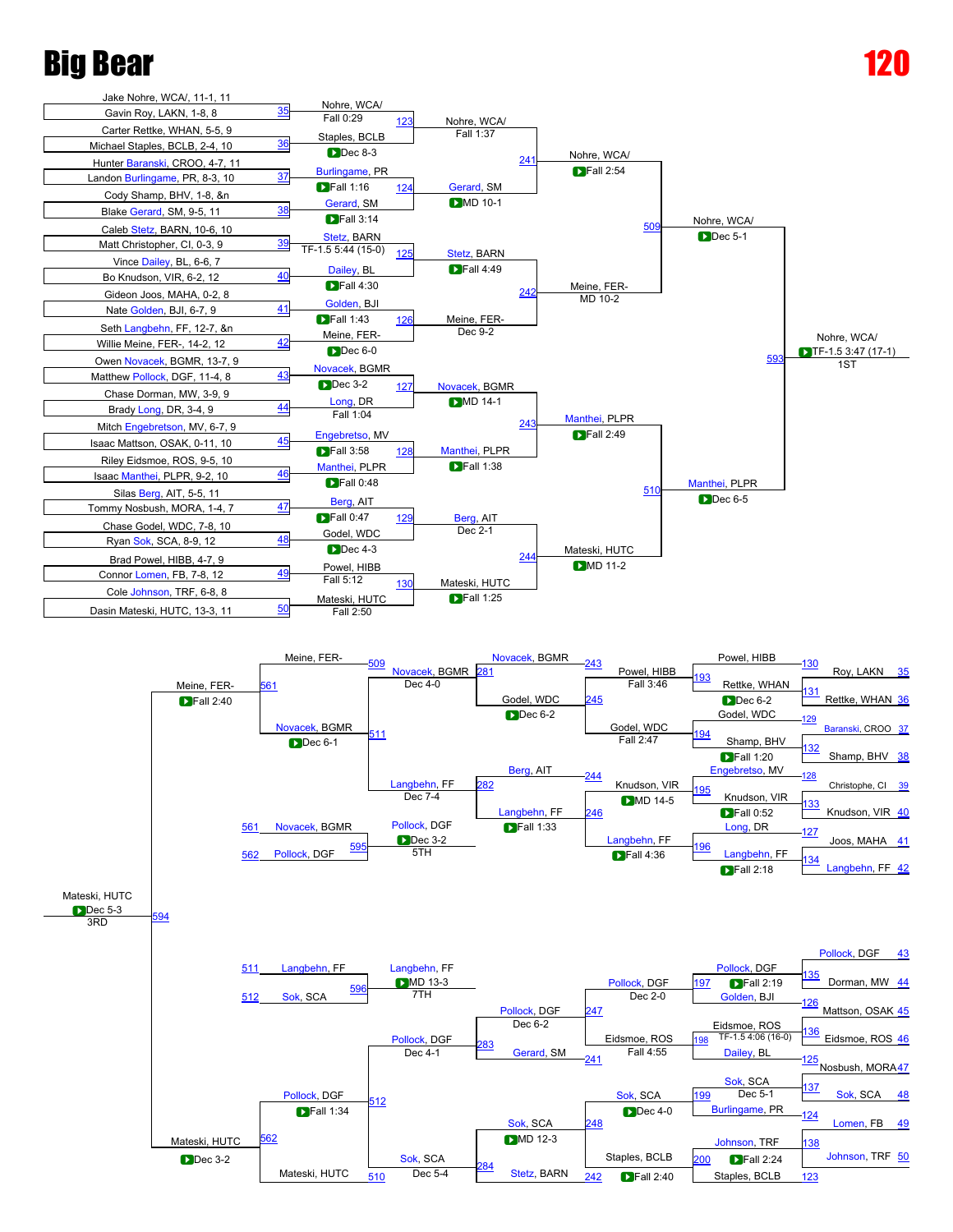

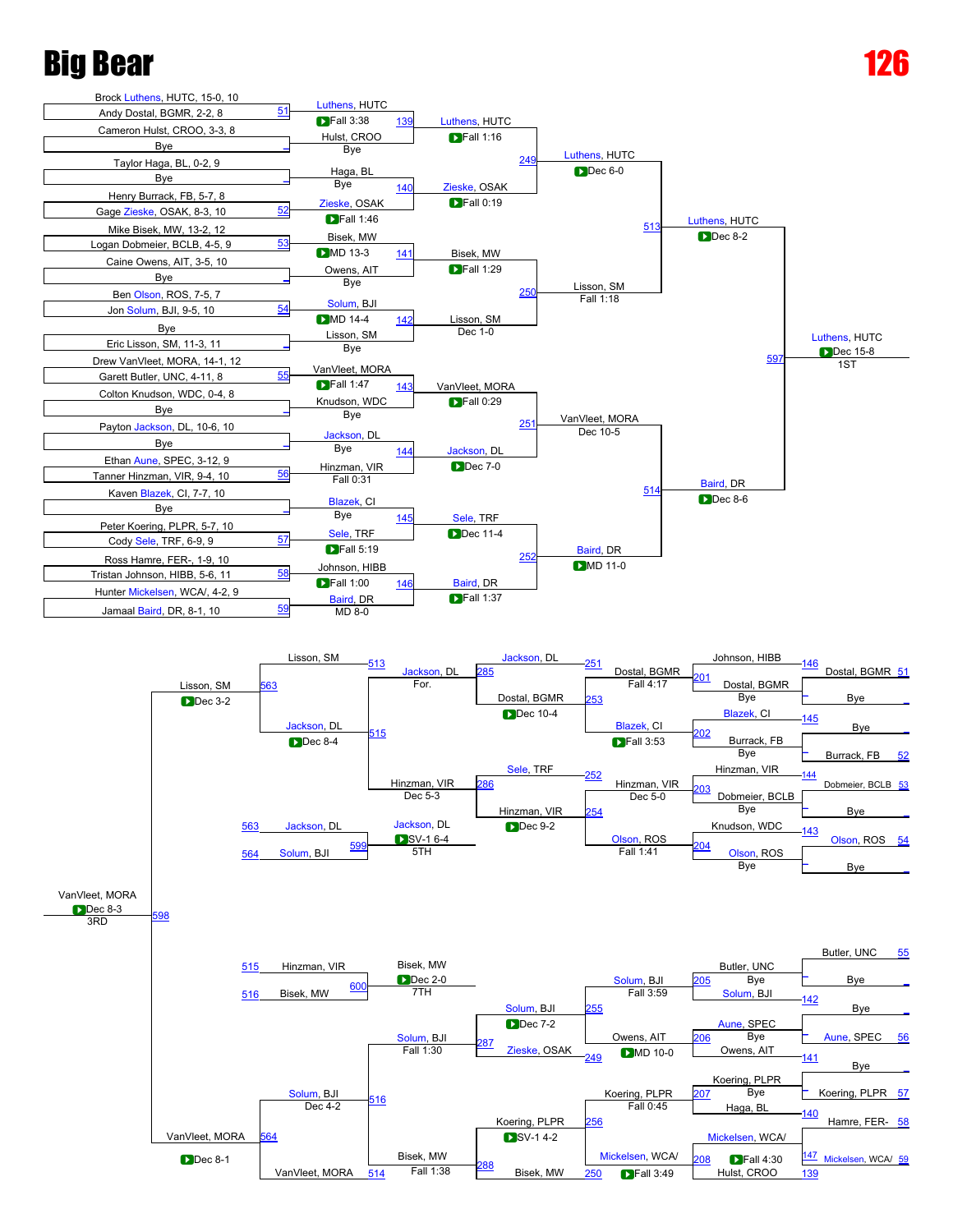



[Isane](javascript:viewProfile(2110356009)), BGMR

 $\Box$ Fall 0:31

Coyer, OSAK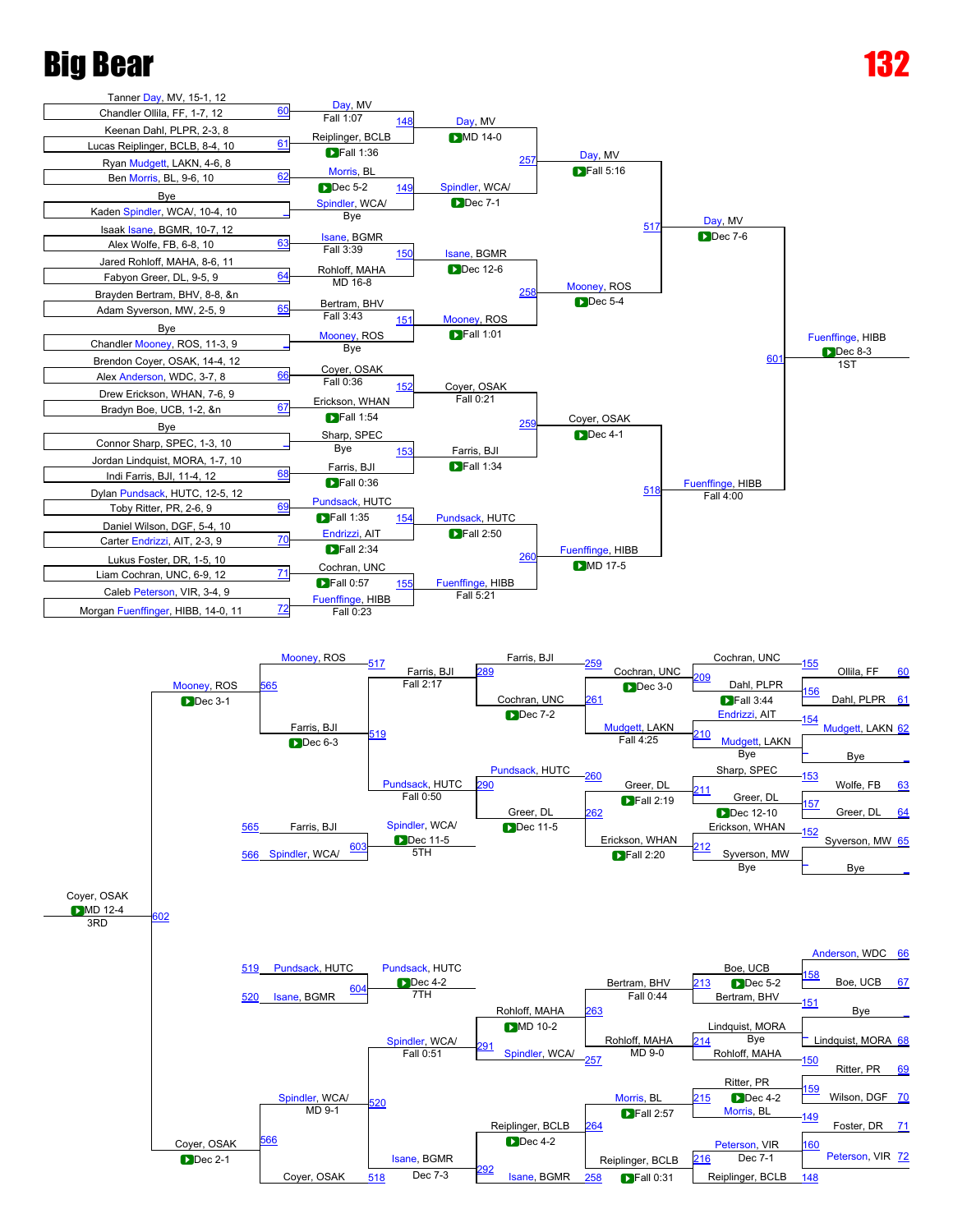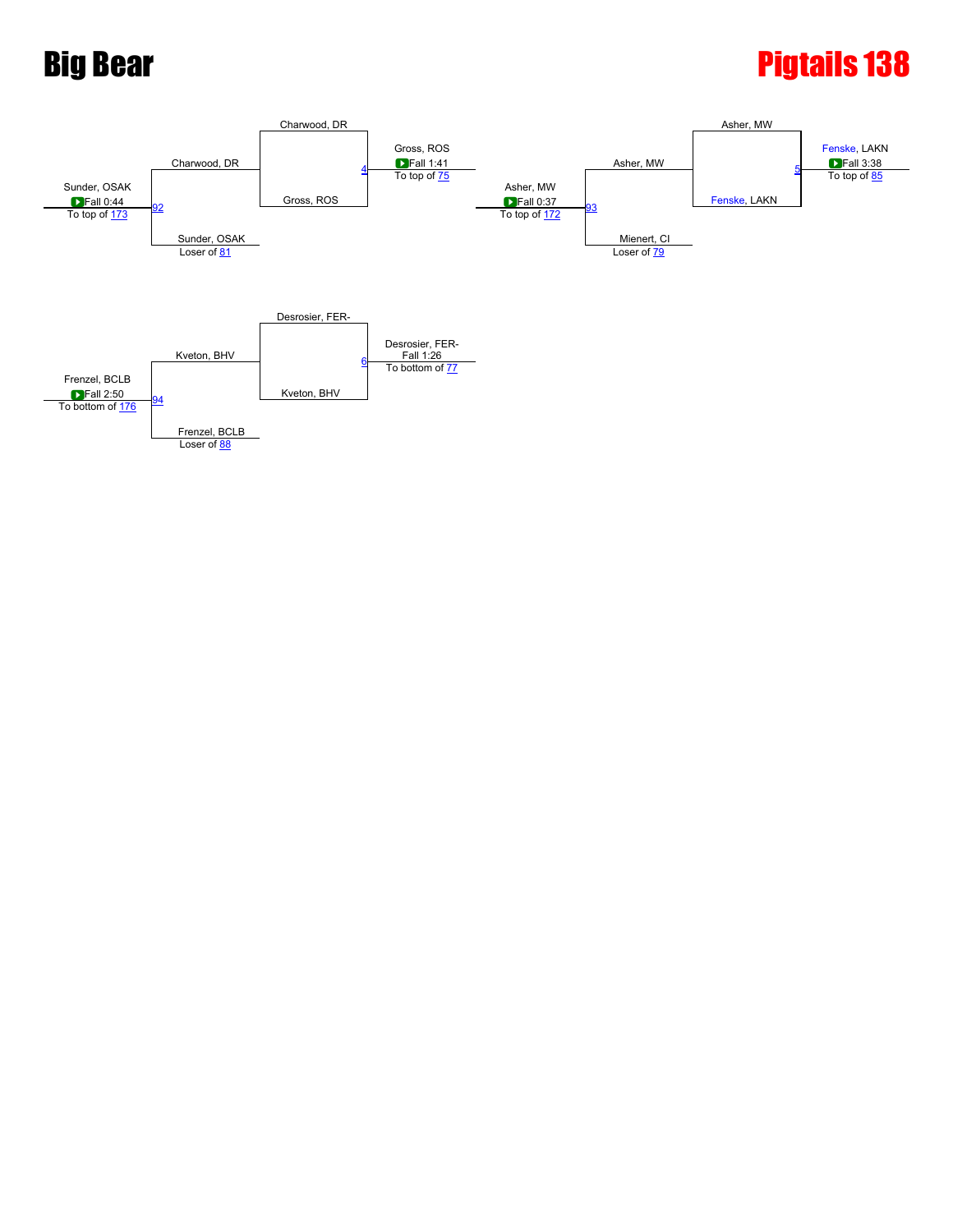### Big Bear



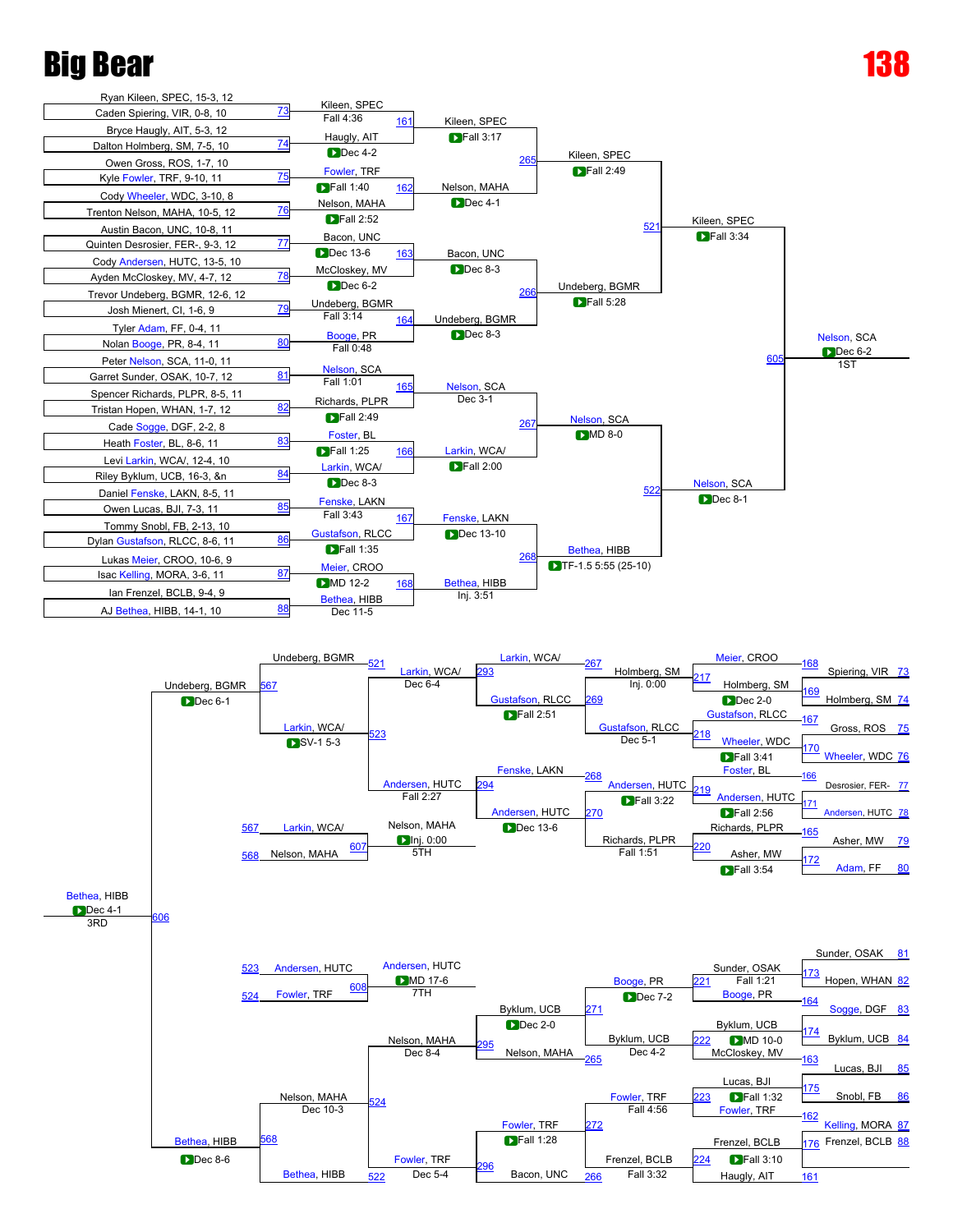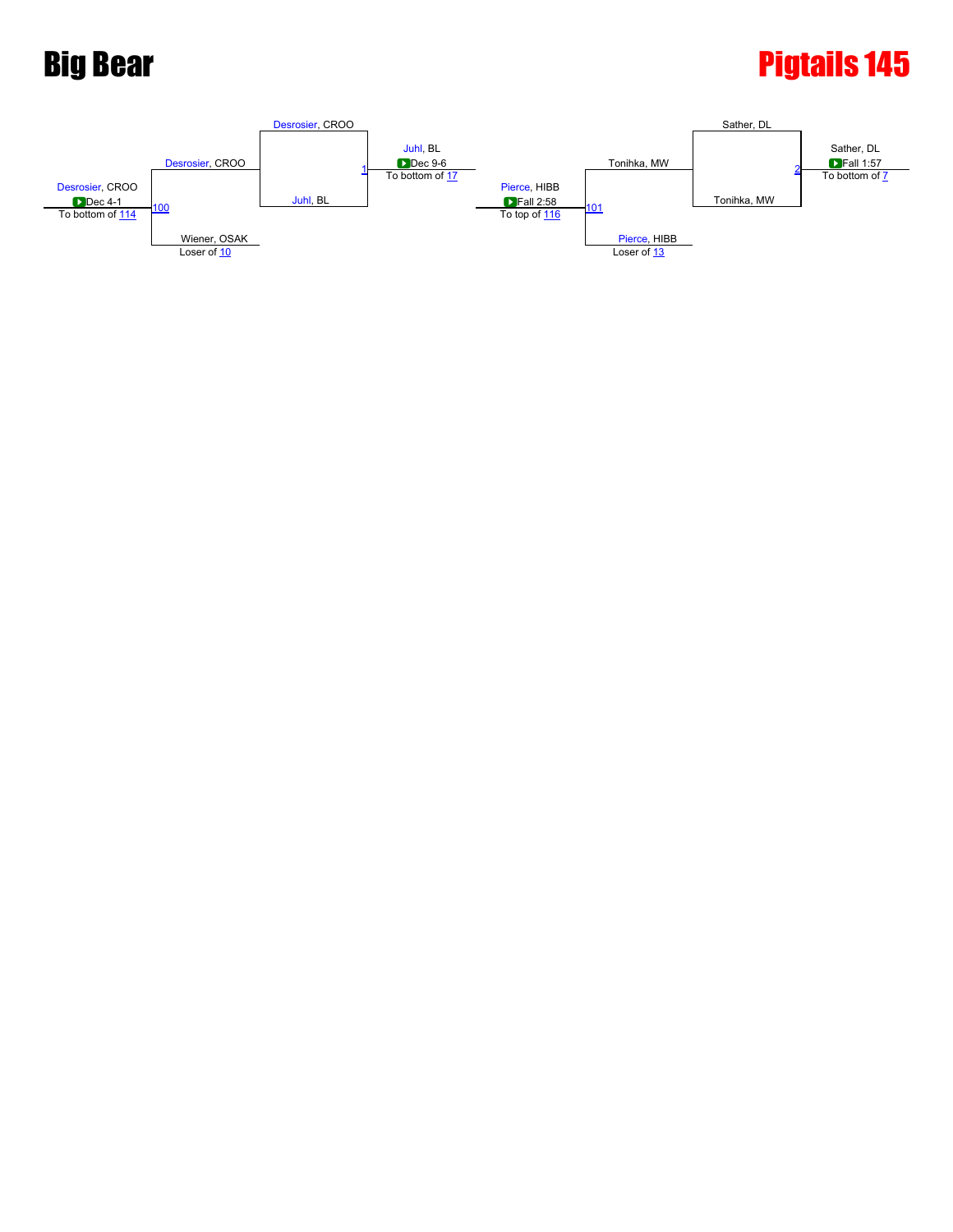## Big Bear



[330](javascript:openBoutSheet(52,)

 $\frac{526}{26}$  $\frac{526}{26}$  $\frac{526}{26}$  Fall 4:59 Nolden, SPEC  $\frac{264}{264}$  $\frac{264}{264}$  $\frac{264}{264}$  Dec 8-1 [Smith](javascript:viewProfile(186509096)), MORA [104](javascript:openBoutSheet(17,)

[Bernier](javascript:viewProfile(480153096)), TRF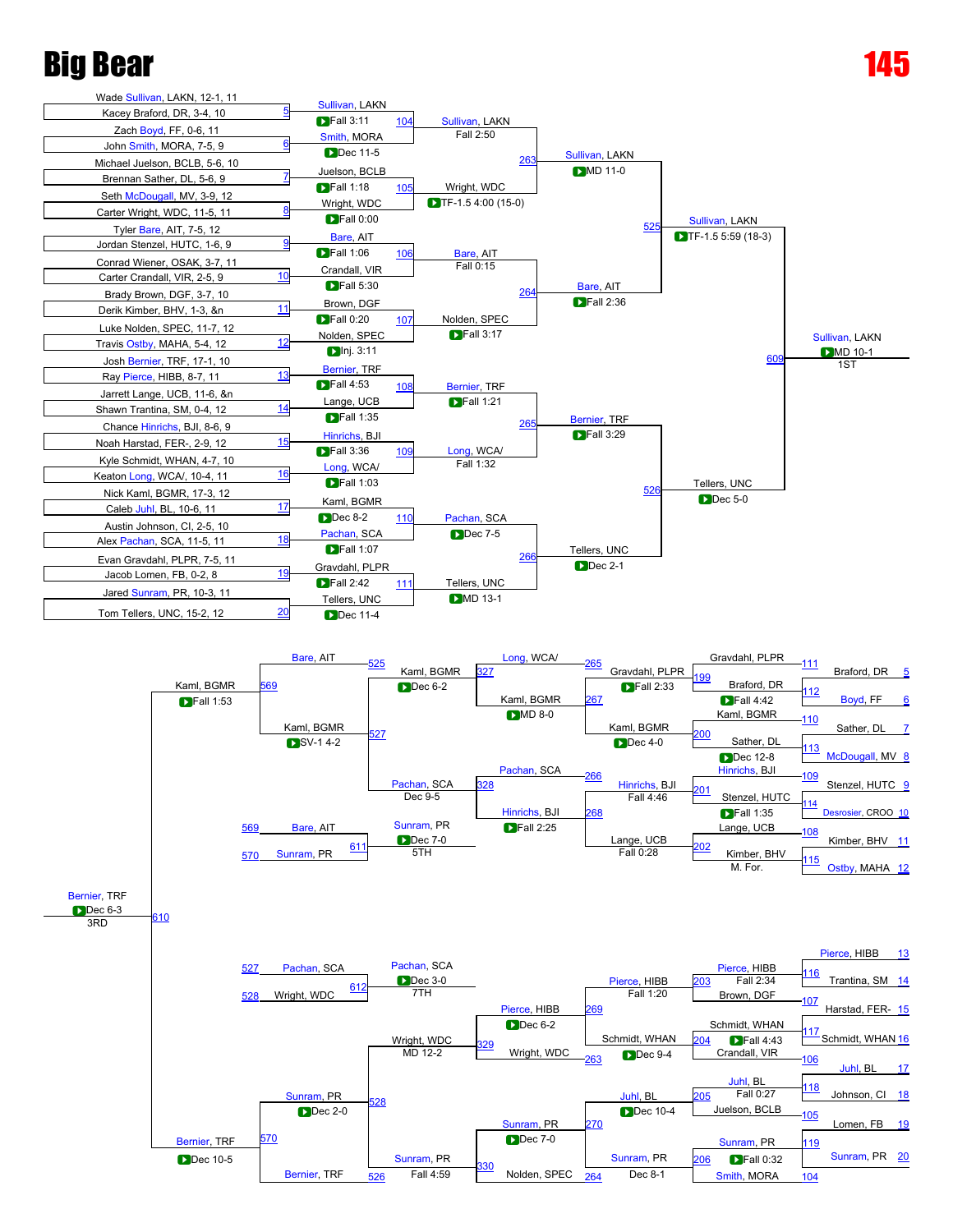



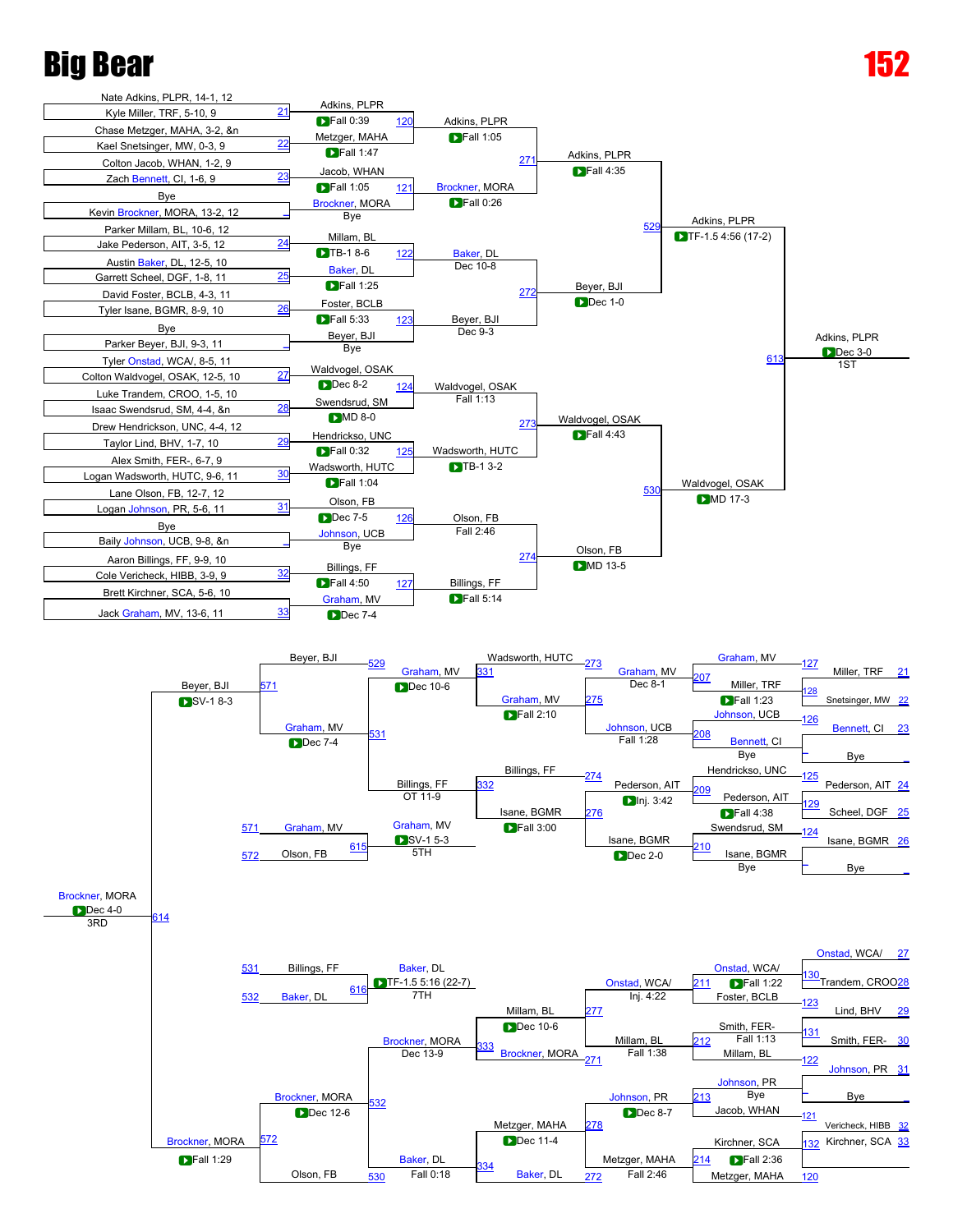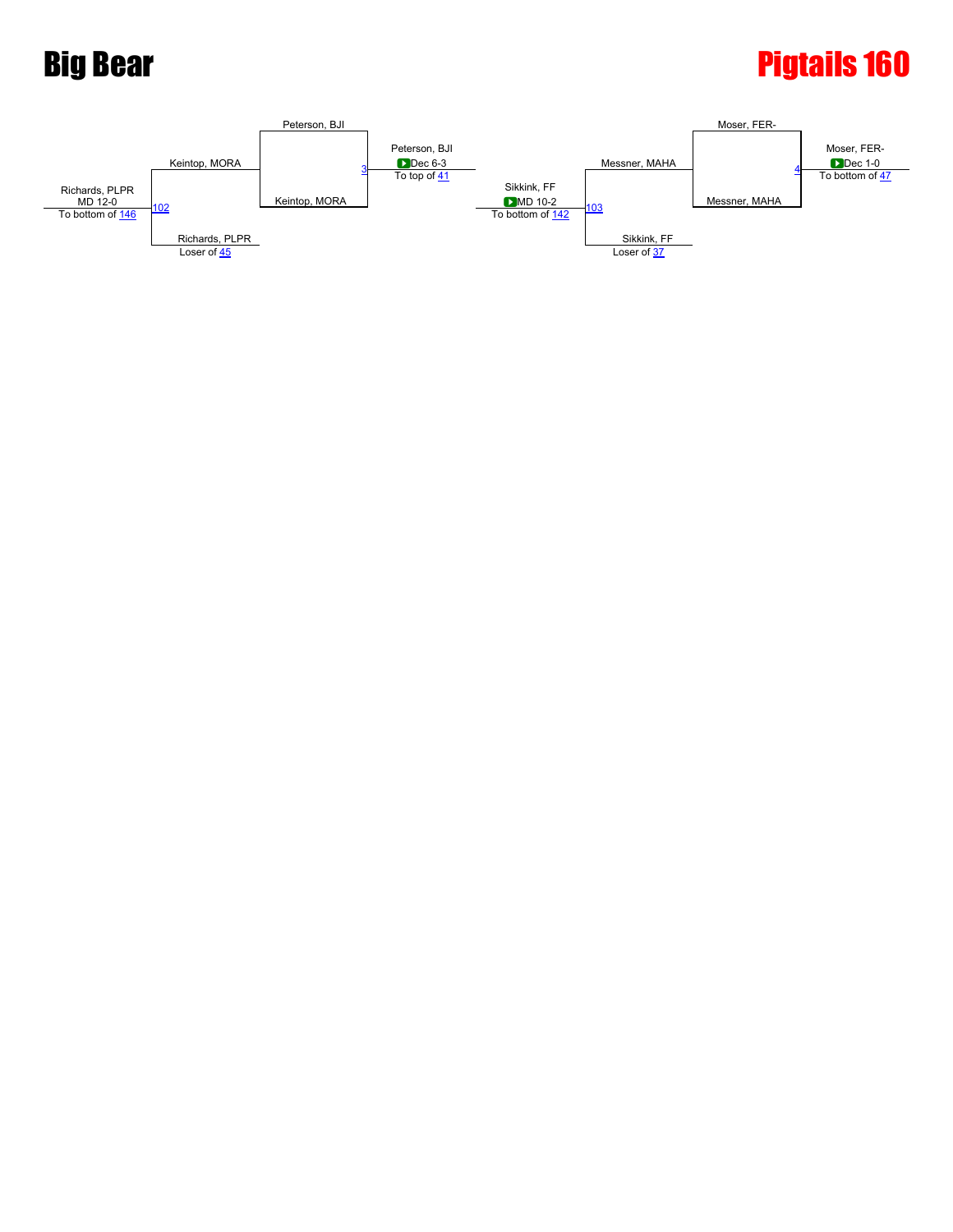





161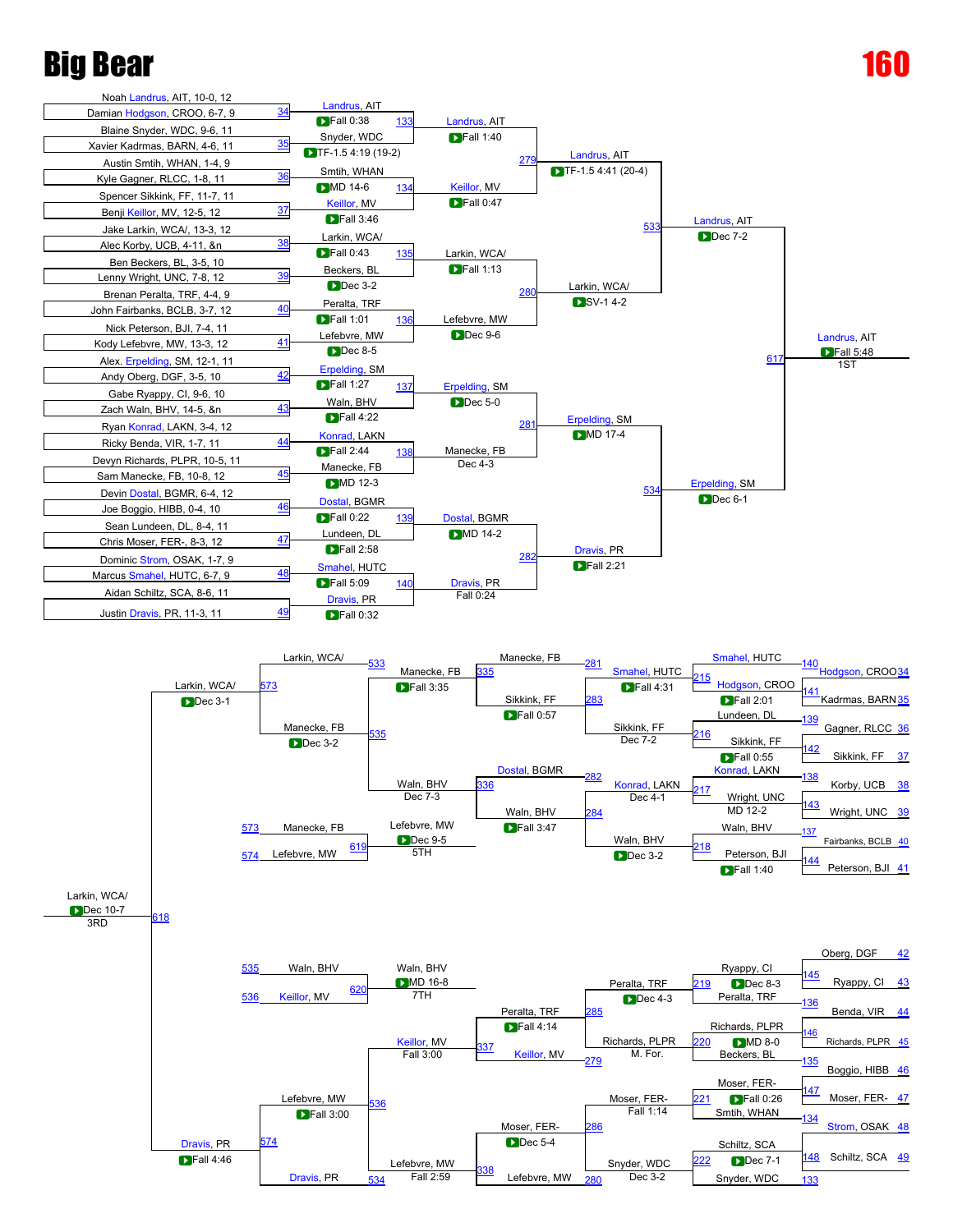



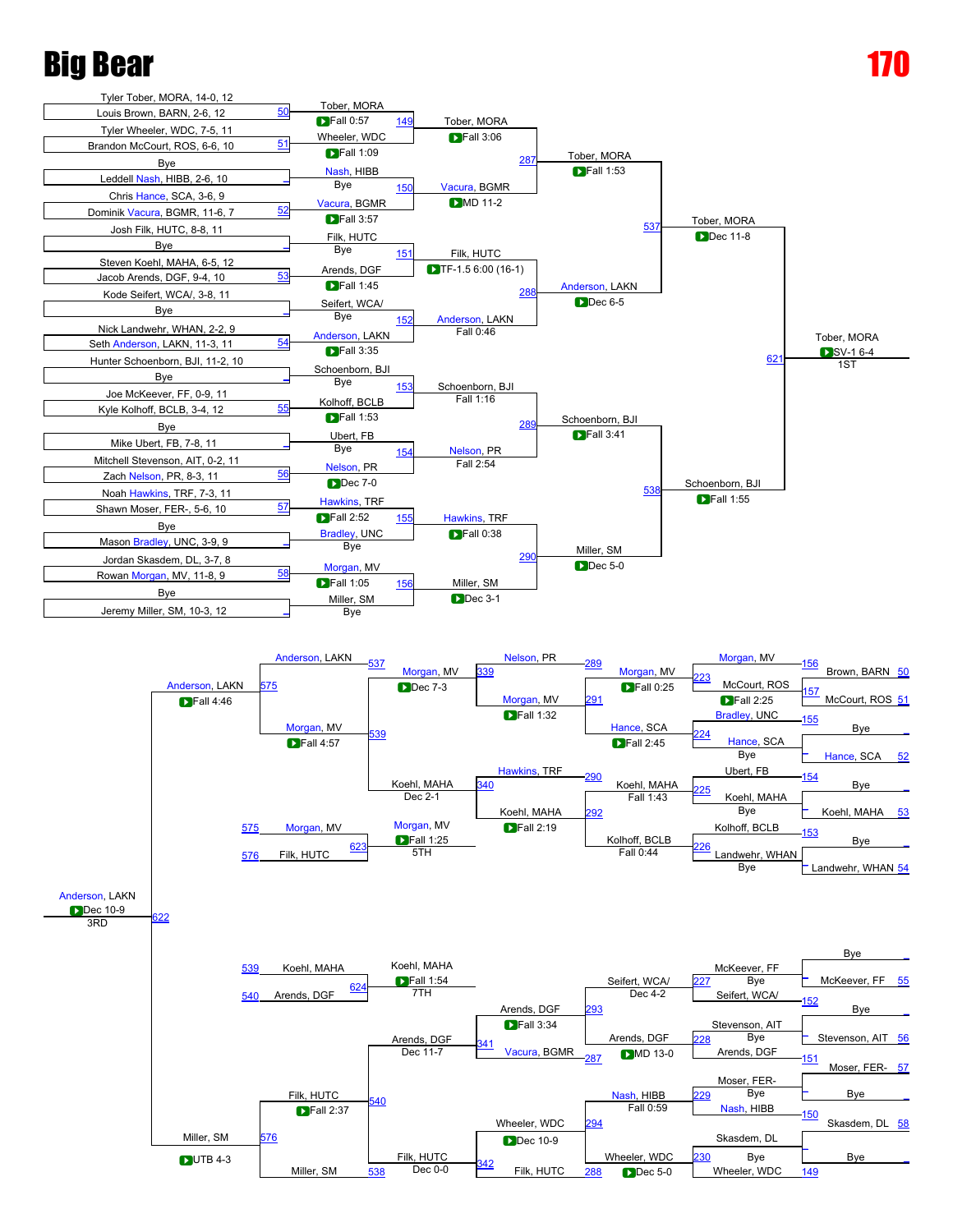



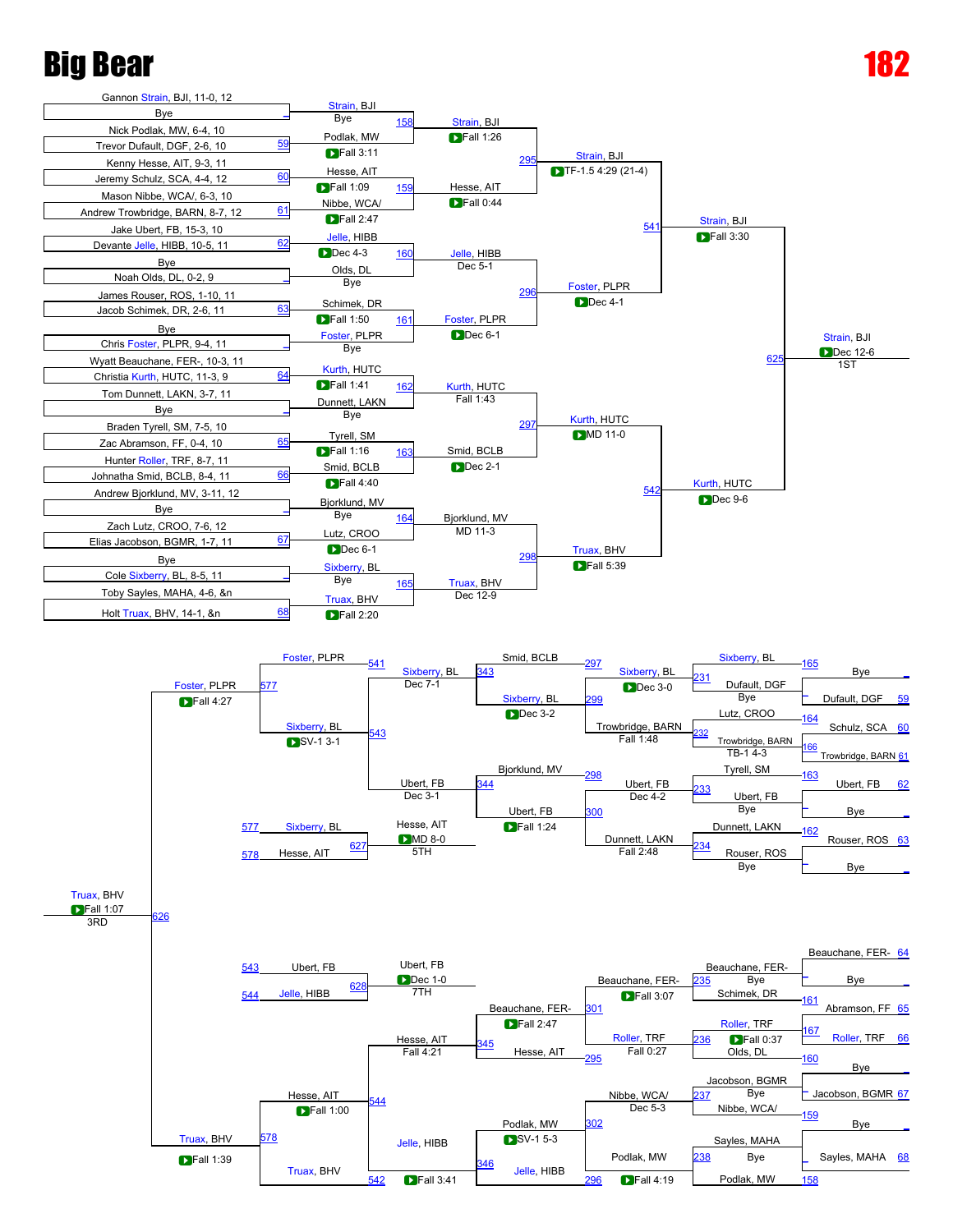



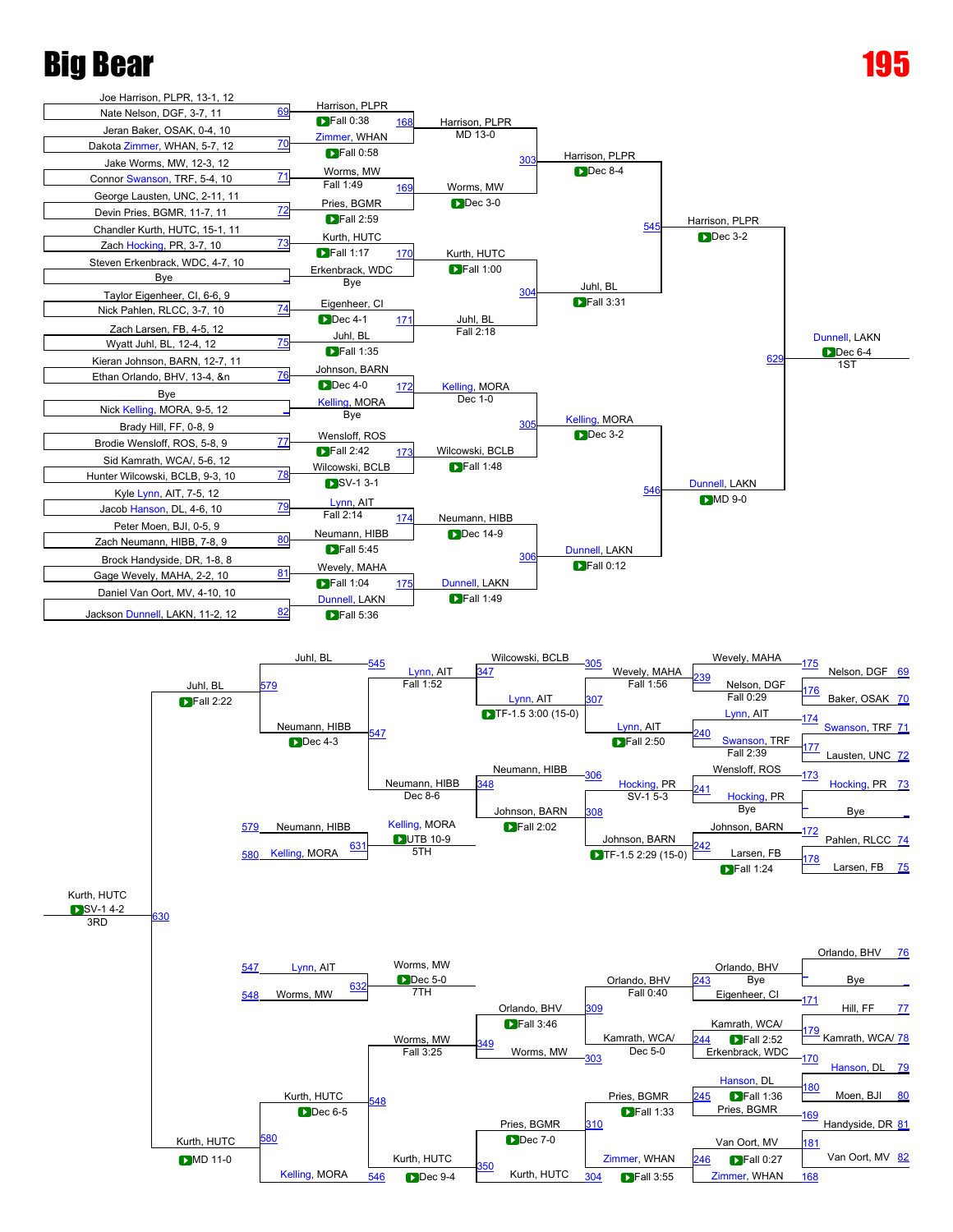